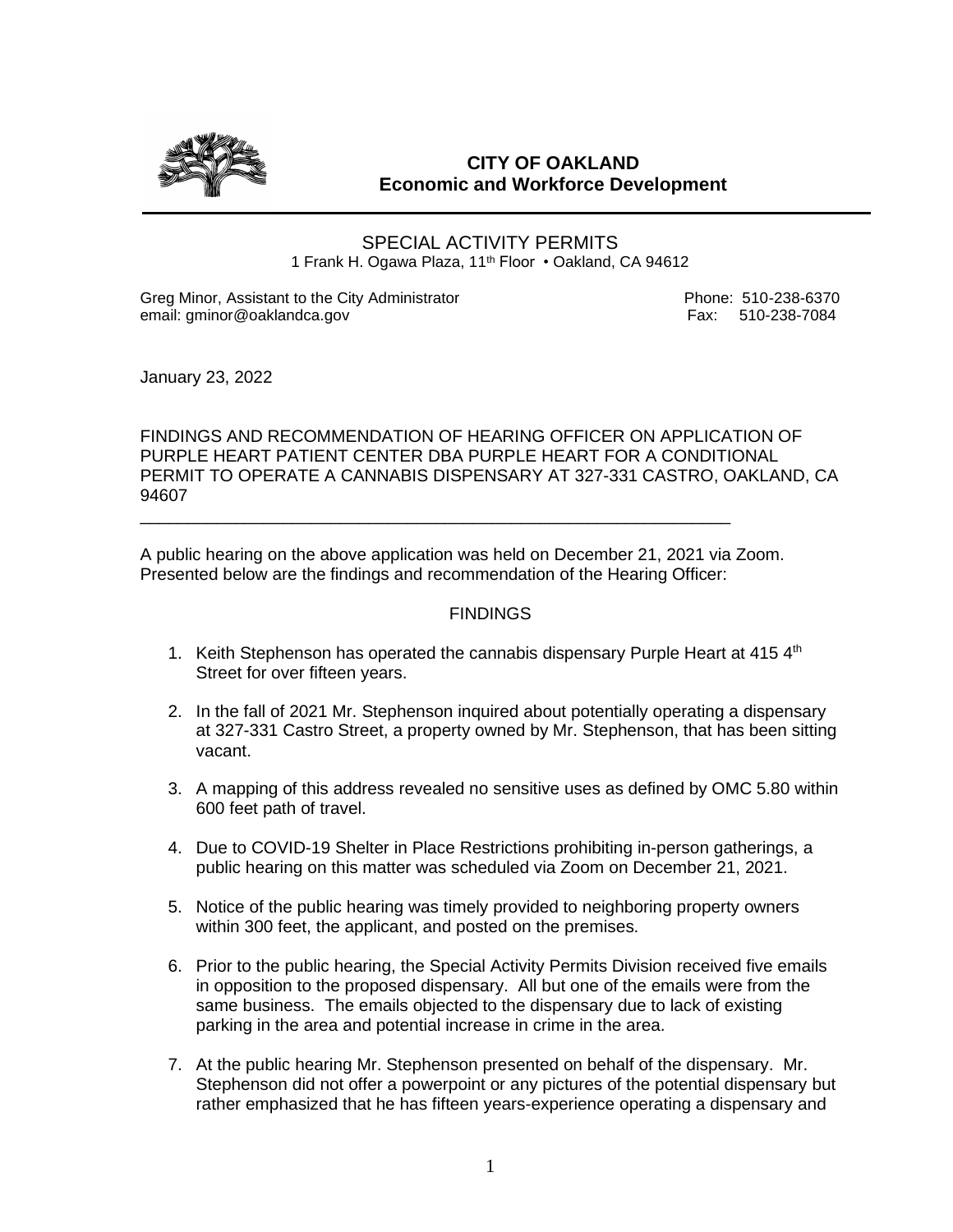mentioned that he will add cameras to the property and be a good neighborhood stakeholder.

- 8. Five speakers spoke in adamant opposition to the proposal. Speakers expressed concerns about the dispensary attracting crime, asked multiple questions about what type of building would be added to the property and where customers would park, and one speaker stated that they represented a nearby church who was against cannabis.
- 9. Mr. Stephenson had an opportunity to respond to the comments and questions raised by speakers.
- 10. Following the hearing the Special Activity Permits Division received one email from a neighbor expressing support for the dispensary in light of the fact that 327-331 Castro has been an eyesore consisting of an abandoned shack for over a decade.

## **DISCUSSION**

The purpose of the hearing was to determine if the property at 327-331 Castro Street is a suitable location to operate a cannabis dispensary. Dispensaries are allowed in any commercial or industrial zone and 327-331 Castro Street is situated in an industrial zone with no sensitive uses as defined by the City's dispensary ordinance, OMC 5.80, within 600 feet path of travel. Nevertheless, below is a discussion of the questions and concerns explicitly and implicitly raised before and during the public hearing.

#### A. Parking

In terms of the concerns regarding parking availability, there is no requirement to provide additional parking upon a change of activity within an existing facility (OMC 17.116.020 (B)). Furthermore, requiring additional parking has been found to promote additional car travel (see Shoup, Donald, *The High Cost of Free Parking*, (2005) which would run counter to the City of Oakland's Equitable Climate Action Plan.

B. Questions Around Structures to be Developed

Speakers raised several questions about what type or types of building(s) will be developed before a dispensary opens onsite given the property's current state. Unfortunately, Mr. Stephenson did not offer any images of what the proposed dispensary would look like or offer an oral description. That said, Mr. Stephenson is subject to the same planning, building, and fire code requirements as anyone else in Oakland. If and when Mr. Stephenson adds any structure(s) onsite he will have to comply with any planning, building or fire permitting requirements that apply, including any public noticing and design review requirements.

C. Public Safety Impacts

With respect to public safety concerns, it is true cannabis businesses have been targeted by burglars and robbers in recent years. However, prior to recent burglaries of retail establishments, the operation of dispensaries in Oakland had reduced crime in their